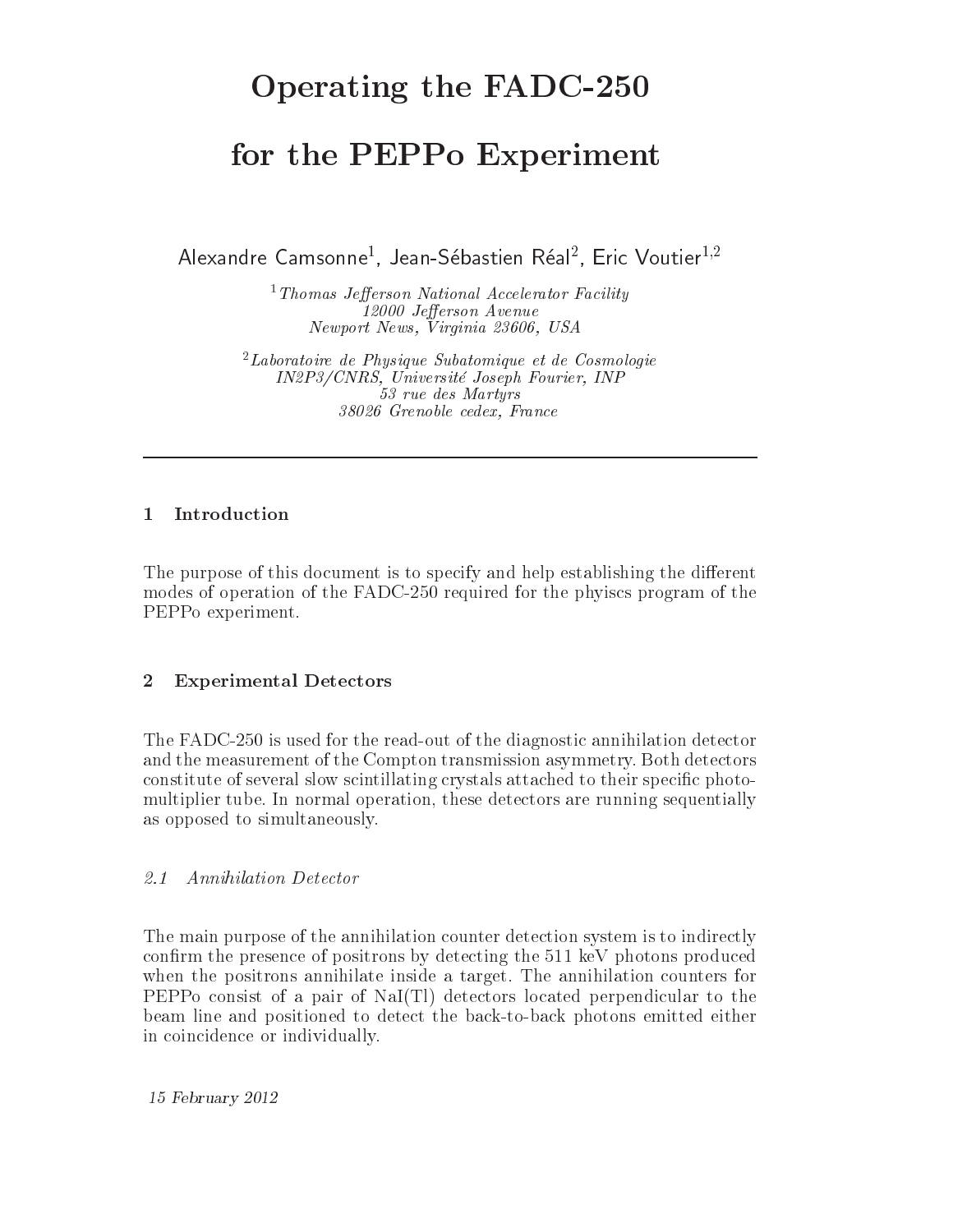The typical decay constant of the signals is  $\sim$ 1  $\mu$ s. For these measurements, the FADC-250 trigger consists of the single or the coincidence signal delivered by a CAEN V895 leading edge discriminator. For a specific event, the basic experimental data of each scintillator consists of 250-500 ADC sample values  $(1-2 \mu s)$  time sampling window) together with a timing information provided by a CAEN V775 TDC.

It is desirable but not mandatory to have the ability to record only the integral value of the signal over a 1-2  $\mu$ s time window instead of the 250-500 samples, in the perspective of reducing the data acquisition dead-time.

#### Compton Transmission Polarimeter 2.2

The operation of the PEPPo polarimeter relies on the Compton absorption of polarized photons inside a polarized target. Transmitted photons are measured in a  $3\times3$  CsI(Tl) crystal array located at the exit of the analyzing magnet polarizing the target. Each crystal is connected to a photomultiplier tube R6236-100 which signals are fed into the FADC-250.

The polarimeter detector system is the most demanding part of PEPPo, as far as the FADC-250 is concerned. Its operation requires the ability to record data following 3 different modes: sample, semi-integrated, integrated, the latter being impossible with the current firmware. For each running mode, the signals delivered by the 9 polarimeter crystals as well as the helicity signal are recorded by the FADC-250.

The decay constant of the CsI(Tl) crystals is  $\sim$ 2  $\mu$ s, similar to the annihilation counters. Depending on the FADC-250 running mode the trigger is alternatively made out of the crystal signals (sample, semi-integrated) or the T-settle signal (semi-integrated, integrated). The information recorded by the VME CPU consists of the FADC-250 data and the TDC data for the sample and semi-integrated mode.

#### **Running Modes** 3

#### $3.1$ Sample

In the sample or raw data mode, the 250-500 samples constituting the 1-2  $\mu$ s time window are transferred to the VME CPU when at least 1 out of the 9 PMTs is above a user defined threshold. This trigger is delivered by the CAEN V895 leading edge discriminator.

The data flow for this configuration is particularly significant, leading to a very high DAQ dead-time. This method is therefore essentially used for detector checks, radioactive source calibrations, LED monitoring, cosmic rays and crystal background measurements. The sample data are processed off-line to provide the relevant energy spectra.

This method is currently implemented in the present firmware.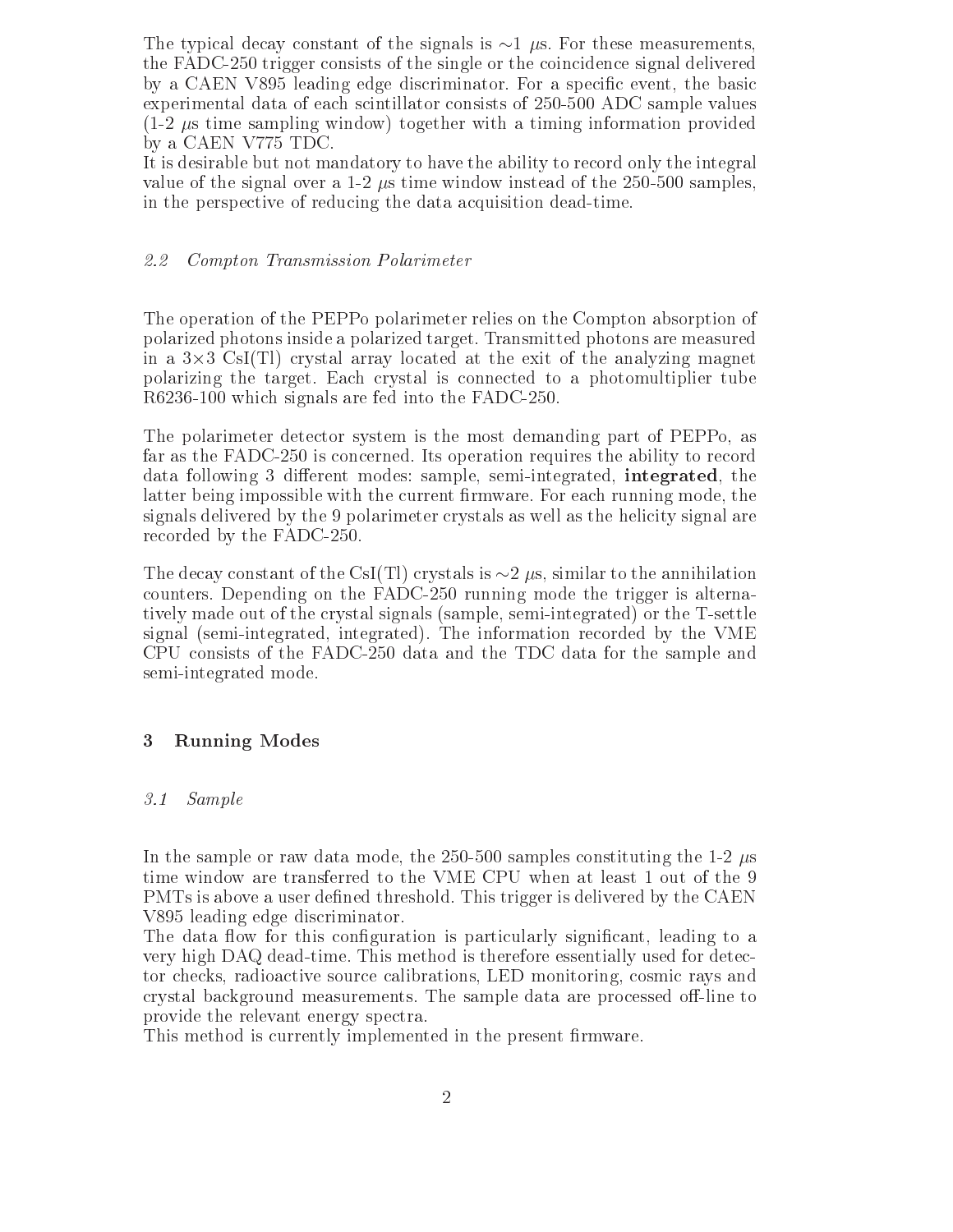The semi-integrated method is designed to reduce the dead-time due to the data transfer by substituting the signal integration to the signal's samples. In this configuration, the sum of all the samples over the 2  $\mu$ s duration is performed on the FADC-250. The firmware should give the ability to sum the samples with a pedestal subtraction over the time window without any sample threshold. The pedestal value should be determined event by event and channel by channel by averaging over the 5-10 first samples (user defined) of the time window. As a further but not essential capability, the firmware should also give the possibility to integrate only the samples over a user specified threshold.

The standard mode of getting the data is an event by event basis. The trigger of the FADC and the VME CPU are the same and the integrals and TDC information of the 9 channels and transferred to the VME CPU for the same trigger as the sample mode. This mode is already implemented in the firmware and is currently tested.

Transferring data for each event is expected to generate dead-time. We intend to reduce the dead-time by using the FADC-250 buffer. For each event, the integrals of the 9 channels are stored in the FADC buffer. The buffer is then readout by the VME CPU during helicity change. In this configuration, the FADC-250 trigger is still delivered by the V895 discriminator but the DAQ read-out trigger is coming from the T-settle helicity signal. It is mandatory to not loose any event and to be able to readout the whole buffer during the helicity flip. T-settle frequency and rates will be adapted in order to not over fill the buffer. For protection, the FADC-250 busy signal should be used to veto the trigger when the buffer is full. This running mode has not yet been implemented.

The data collected during one helicity gate are stored in the form of 9 signal integral values together with the helicity state. The experimental asymmetry is built off-line from this information. This running mode is expected to operate without significant pile-up effects up to  $\sim$ 10 kHz, and is the basic mode for the measurement of the positron polarization.

#### $3.3$ Integrated

We are requiring a **new feature** of the firmware for very high rate operation  $(\sim 1$  MHz). Under such conditions, individual pulses will pile up generating a semi-DC level preventing proper triggering on the pulse. The way to still carry out the measurement for PEPPo is to make an integrated measurement since the total integral of the pulses will be proportional to the deposited energy. The trigger is then replaced by the T-settle signal which indicates when the pockel cell is settled for a particular helicity state. This signal can be fed through the FADC via one input channel dedicated to this. The FADC-250 would compute the integral over a full helicity window ( $\sim$ 1 ms duration) by summing all the samples (Fig. 1). The best will be to provide an external integration time window constructed using a precision timing board that would be triggered by the T-settle, having then the possibility to adjust the integration time window. The electronics group should specify the possible limitations of this